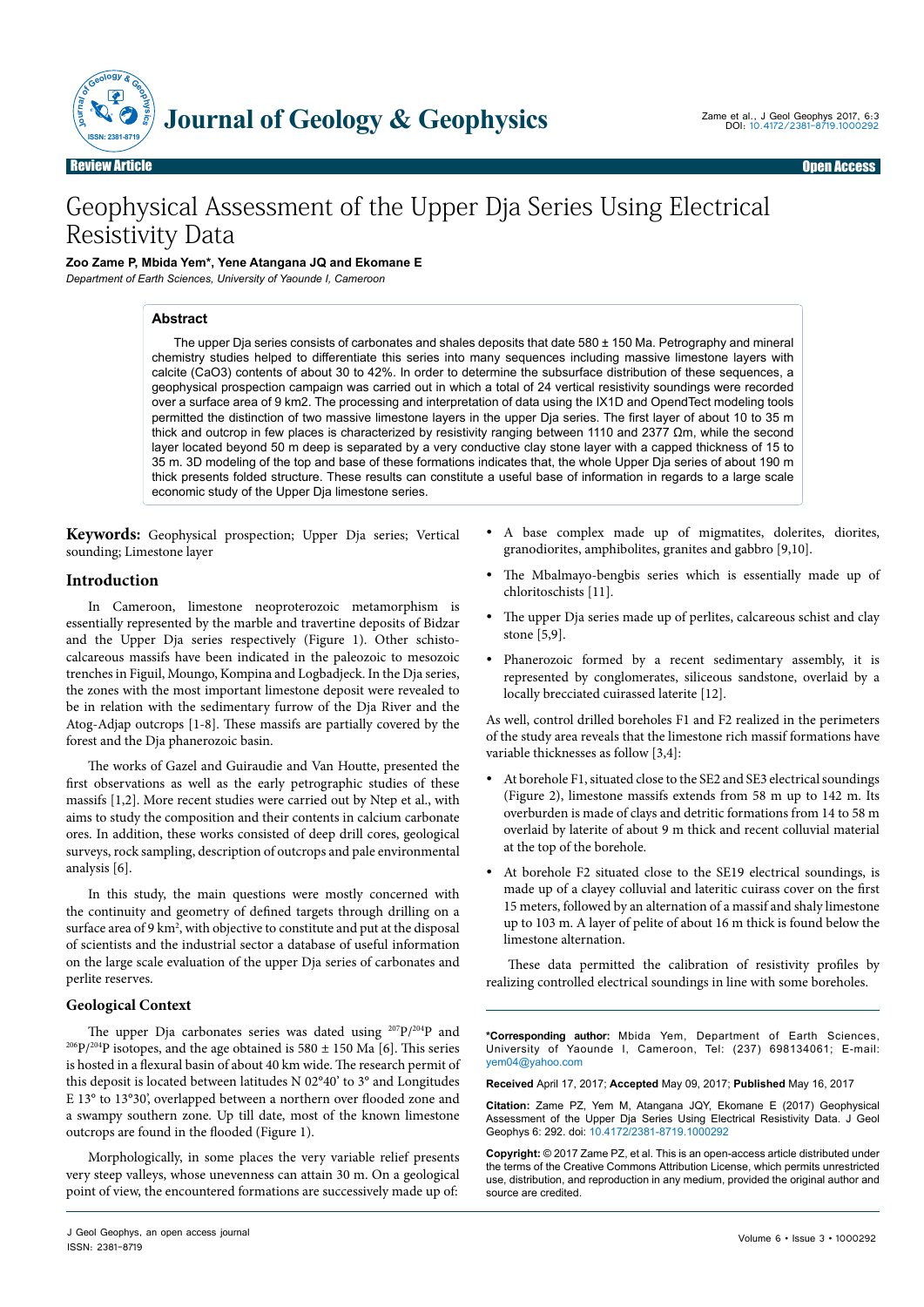



## **Data and Methods**

Geophysical methods represent important tools in the spatial characterization of geological formations [13]. Electrical resistivity mapping is an example of such well-developed methods and have been widely applied in the study of geological formations in the humid intertropical zone [14-17]. This method is particularly adapted in the study of subsurface discontinuity, marked by vertical and horizontal juxtaposition of geologic formations with well contrasted electrical properties. In vertical structures of homogenous milieu, where resistivity changes with depth, vertical electrical sounding has been identified to be the most adapted method. In the present study, this method was conducted following 24 profile lines with four over the core drilling boreholes (Figure 2). The Schlumberger electrode configuration with was use for the purpose to attain the maximum depth of the carbonate series as well as the top of the basement rock.

Vertical electrical sounding is a geophysical prospecting method for deep subsurface exploration [13,18,19]. Classically, the minimum size of subsurface anomalies investigated by vertical electrical sounding depends on the type of electrode array used as well as its physical dimension [13]. Theoretically, it has been shown that the Schlumberger configuration permits topographic corrections and it is very sensible to vertical resistivity variations [20,21]. In this study, the Schlumberger configuration was used with current electrode spacing varying from 12 to 500 m.

According to Abraham Bairu, the calculation of apparent resistivity values in the case of Schlumberger configuration is expressed by:

### ρa=KΔV / I

where:  $\Delta V$  is the potential difference; I is the current intensity.

K is the geometric factor, which depends on the arrangement of electrodes.

For a AMNB electrode array,  $K=\pi [(AB/2)^2 - (MN/2)^2]/MN$ , with A-B being the current electrodes; M-N being the potential difference electrodes.

The spatial orientation and position of profile lines collected using this configuration is represented in Table 1. In order to determine geoelectrical sequences (Figure 3) over each sounding points, a software processing was done with the aid of the IX1D/RES2DINV codes [22].

## **Geoelectrical Correlations and Interpretations**

#### **Geoelectrical sequences**

With reference to the overall vertical sounding curves, it is seen that, the underground cutting between the topographic surface (altitude  $\sim$ 640 m) and the bedrock substratum (altitude  $\sim$  430 m) is made up of five (05) geoelectrical sequences, labeled: e1, e2, e3, e4 and e5 (Table 2).

#### **Geoelectrical sequence e1**

This sequence is situated at the top of the sedimentary section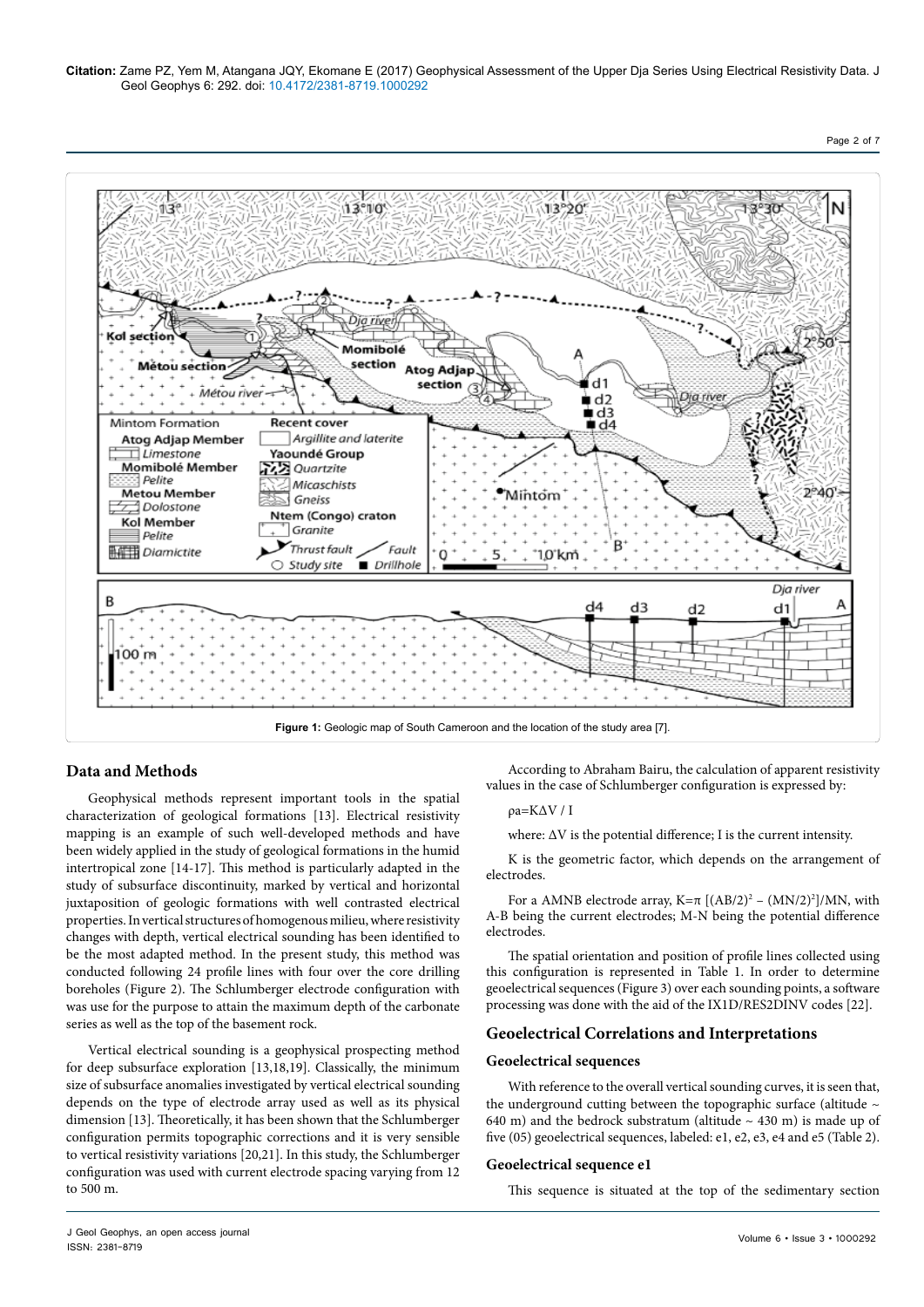Page 3 of 7



**Figure 2:** Spatial distribution of studied vertical electrical sounding points.

| No.             | <b>Azimut</b> | AB/2 | x               | Y              | z   |
|-----------------|---------------|------|-----------------|----------------|-----|
| SE <sub>1</sub> | E-W           | 150  | E 13° 19' 35,4" | N02° 46' 00,7" | 615 |
| SE <sub>2</sub> | E-W           | 150  | E13° 19' 30,6"  | N02° 46' 00.6" | 632 |
| SE <sub>3</sub> | E-W           | 150  | E13° 19' 12,5"  | N02° 46' 00,3" | 635 |
| SE <sub>4</sub> | E-W           | 150  | E13° 18' 49,9"  | N02° 45' 59,7" | 626 |
| SE <sub>5</sub> | E-W           | 150  | E13° 18' 23,2"  | N02° 46' 01,2" | 634 |
| SE <sub>6</sub> | $N-S$         | 200  | E13° 19' 37,0"  | N02° 46' 22,2" | 623 |
| SE7             | $N-S$         | 150  | E13° 19' 37,6"  | N02° 46' 48,5" | 591 |
| SE <sub>8</sub> | $N-S$         | 150  | E13° 19' 39,4"  | N02° 47' 15,0" | 575 |
| SE9             | $N-S$         | 150  | E13° 19' 40,6"  | N02° 47' 39,4" | 570 |
| <b>SE10</b>     | E-W           | 150  | E13° 19' 15,2"  | N02° 47' 41,2" | 593 |
| <b>SE11</b>     | E-W           | 150  | E13° 18' 47,7"  | N02° 47' 41,4" | 580 |
| <b>SE12</b>     | $N-S$         | 150  | E13° 18' 49,9"  | N02° 46' 24,3" | 609 |
| <b>SE13</b>     | $N-S$         | 150  | E13° 18' 51,1"  | N02° 46' 56,6" | 616 |
| <b>SE14</b>     | E-W           | 150  | E13° 19' 15,4"  | N02° 46' 50,1" | 579 |
| <b>SE15</b>     | E-W           | 150  | E13° 18' 06,4"  | N02° 46' 01,9" | 620 |
| <b>SE16</b>     | $N-S$         | 200  | E13° 18' 00.6"  | N02° 46' 27,3" | 588 |
| <b>SE17</b>     | $N-S$         | 250  | E13° 17' 59,5"  | N02° 46' 57,5" | 577 |
| <b>SE18</b>     | $N-S$         | 150  | E13° 17' 59,9"  | N02° 47' 21,3" | 611 |
| <b>SE19</b>     | $N-S$         | 250  | E13° 18' 00,7"  | N02° 47' 32,1" | 627 |
| <b>SE20</b>     | E-w           | 150  | E13° 18' 28,1"  | N02° 46' 51,9" | 628 |
| <b>SE21</b>     | E-W           | 150  | E13° 18' 24,3"  | N02° 47' 41,3" | 580 |
| <b>SE22</b>     | $N-S$         | 150  | E13° 18' 51,0"  | N02° 47' 19.4" | 616 |
| SE23 (F1)       | E-W           | 250  | E13° 21' 10,2"  | N02° 48' 09.7" | 609 |
| SE24(F2)        | E-W           | 150  | E13° 21' 20.6"  | N02° 46' 44.9" | 566 |

**Table 1:** Characteristics of recording vertical electrical sounding.

and in some places, forms the cover terrain of e2. Details analysis of resistivity profiles (Figure 3) reveals that e1 thickness varied between 1 and 20 m. Its thickest section is observed over the sounding 18 (Figure 4a), while its thinnest portion is observed at the sounding points 11 and 21 (Figure 4b). In an electrical point of view, e1 is made up of two units as follow:

- U1: semi-resistive with a resistivity of 826 to 1068  $\Omega$ m.
- U2: very resistive with resistivity of 5011 to 13545  $\Omega$ m.

This differentiation clearly appears in the sounding point 6 (Figure 4c).

## **Geoelectrical sequence e2**

Just as e1, e2 is also a continuous sequence and the general analysis of sounding curves show that, the thickness of e2 decreases from the western (Figure 4a) towards the eastern (Figure 4c) part of the study area. The resistivity values (1110-2377  $\Omega$ m) equally obtained from the inversion of resistivity data reveal that, the physical nature of the e2 turns to degrade from the South towards the North of the study area (Figure 4).

## **Geoelectrical sequence e3**

In an electrical point of view, e3 is a conductive sequence whose resistivity vary between 181 and 746 Ωm. Some sounding curves obtained by resistivity inversion of the data collected in the North and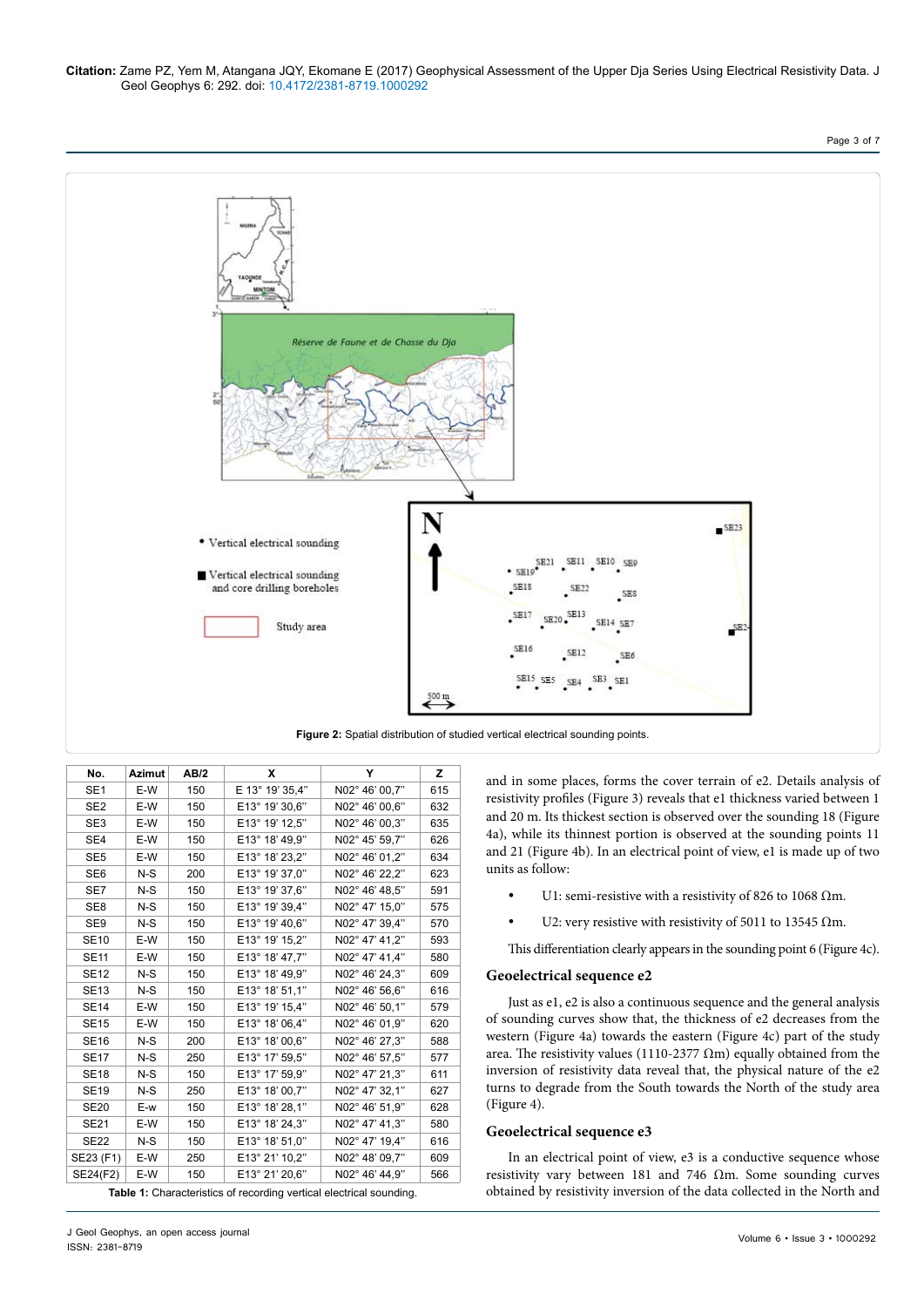Page 4 of 7



Central parts of the study area (Figures 5a and 5b), show that e3 is made up of two units: U4 (conductive) and U5 (semi-conductive, Figure 5b). Contrary to e2, details analysis of the set of electrical pattern indicates that the thickness of e3 increases from the western (Figure 4a) towards the eastern (Figure 4c) of the said zone.

# **Geoelectrical sequence e4**

As of e4, it is a very thick sequence in all the sounding points and appears as a resistive level with resistivity between 1056 to 2544  $\Omega$ m. Its thickness generally increases from the northern towards the southern part of the study area (Figures 5a-5c).

## **Geoelectrical sequence e5**

This sequence is visible at the end of sounding profiles and appears as a deep semi-conductive terrain with an average resistivity of 1209 Ωm at the 14 sounding point (Figure 5b).

# **Resistivity Curves to Borehole Correlation**

Resistivity records over cores boreholes points as been performed (Figure 5a). These records permitted to correlate sedimentary units and geoelectrical sequences. The average resistivity and thicknesses of the different layers are summarized is given on Table 2.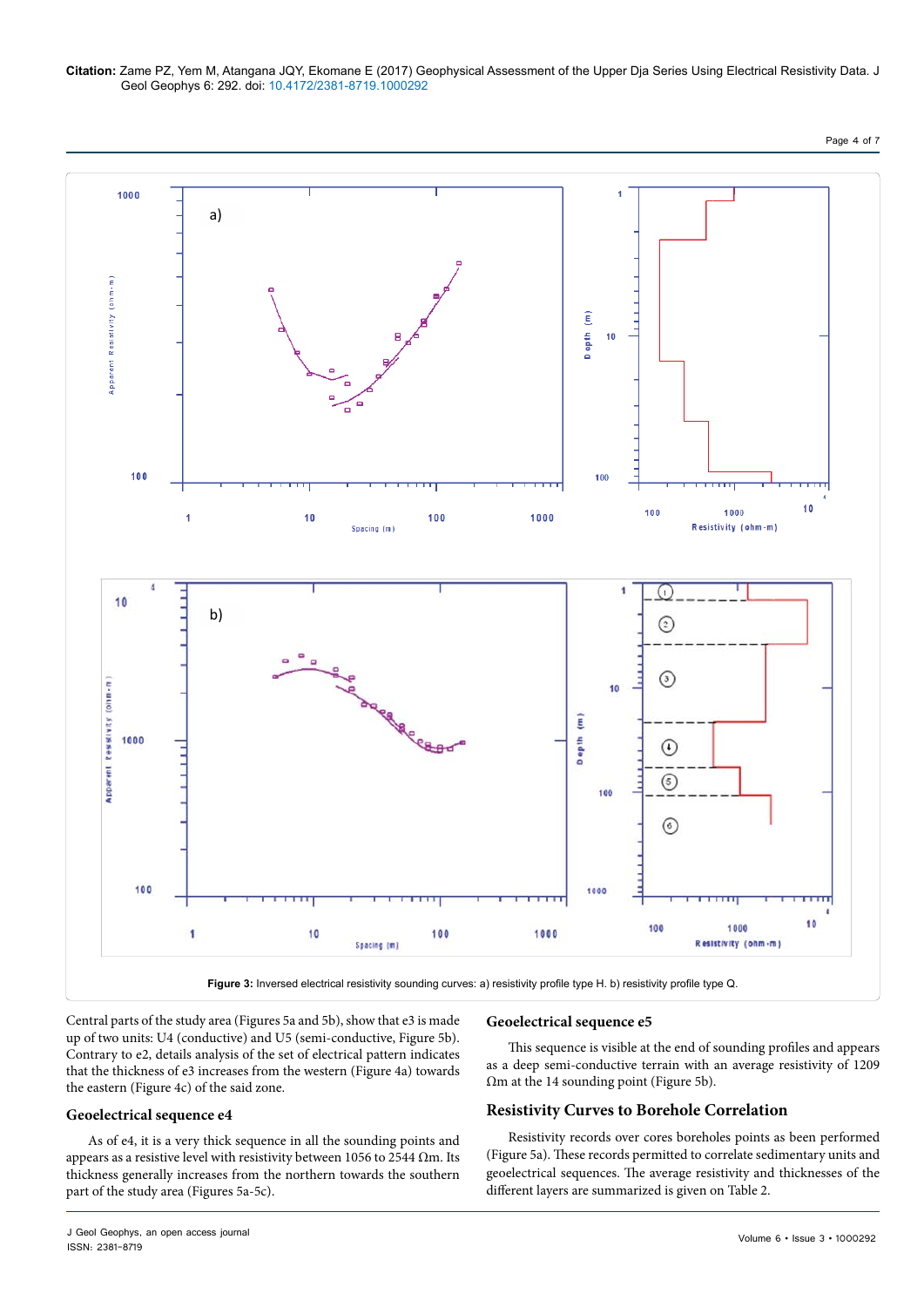

Regarding e2 and e4 mineral ore bearing layers, the results of tridimensional modeling (Figure 6) indicate that their reserve can be estimate at  $15343 \text{ m}^3$  and  $67989 \text{ m}^3$  respectively.

## **Discussion and Conclusions**

The results obtained show that the thickness of the ore bearing layers is almost constant (Figures 4 and 5). However, their variable geometry can either be due to post-deposition deformation or the original structure of the Dja Precambrian basin (Figure 5a). On the basis of geo-electrical parameters (Table 2), the Dja carbonate series is made up of seven petro physical units (U1, U2, U3, U4, U5, U6 and U7). The resistivity values associated carbonate ore bearing unit (Table

3) seems to be very continuous throughout the study area. These results are in good agreement with geo-electrical studies carried out in similar environments [23,24]. They also translate the relative homogeneity of the Dja carbonate ore bearing unit. Furthermore, the high resistivity values obtained from U3 at the sounding point 6 could have been associated to the very resistive nature of the subsurface capping layer (Figure 4c). While the low values observed at the sounding point 14 could be due to fluid circulation associated by N 55°E faulting. This observation was already made known by previous studies in the same study area by Ekomane [6]. In order to improve the results present on this paper, one of the solutions can be the densification of data grid acquisition or the use of 2D a multi-electrode resistivity acquisition.

Page 5 of 7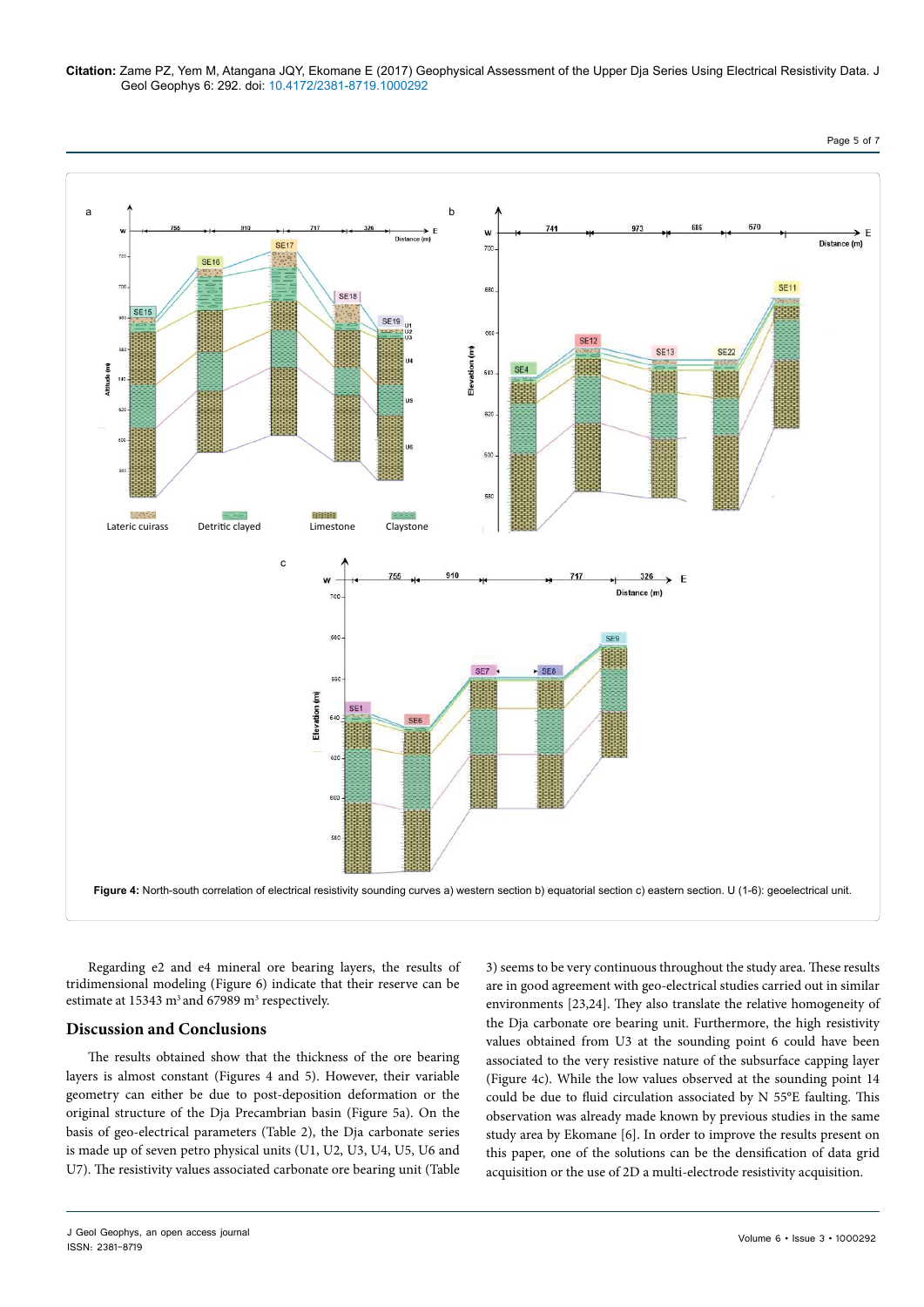